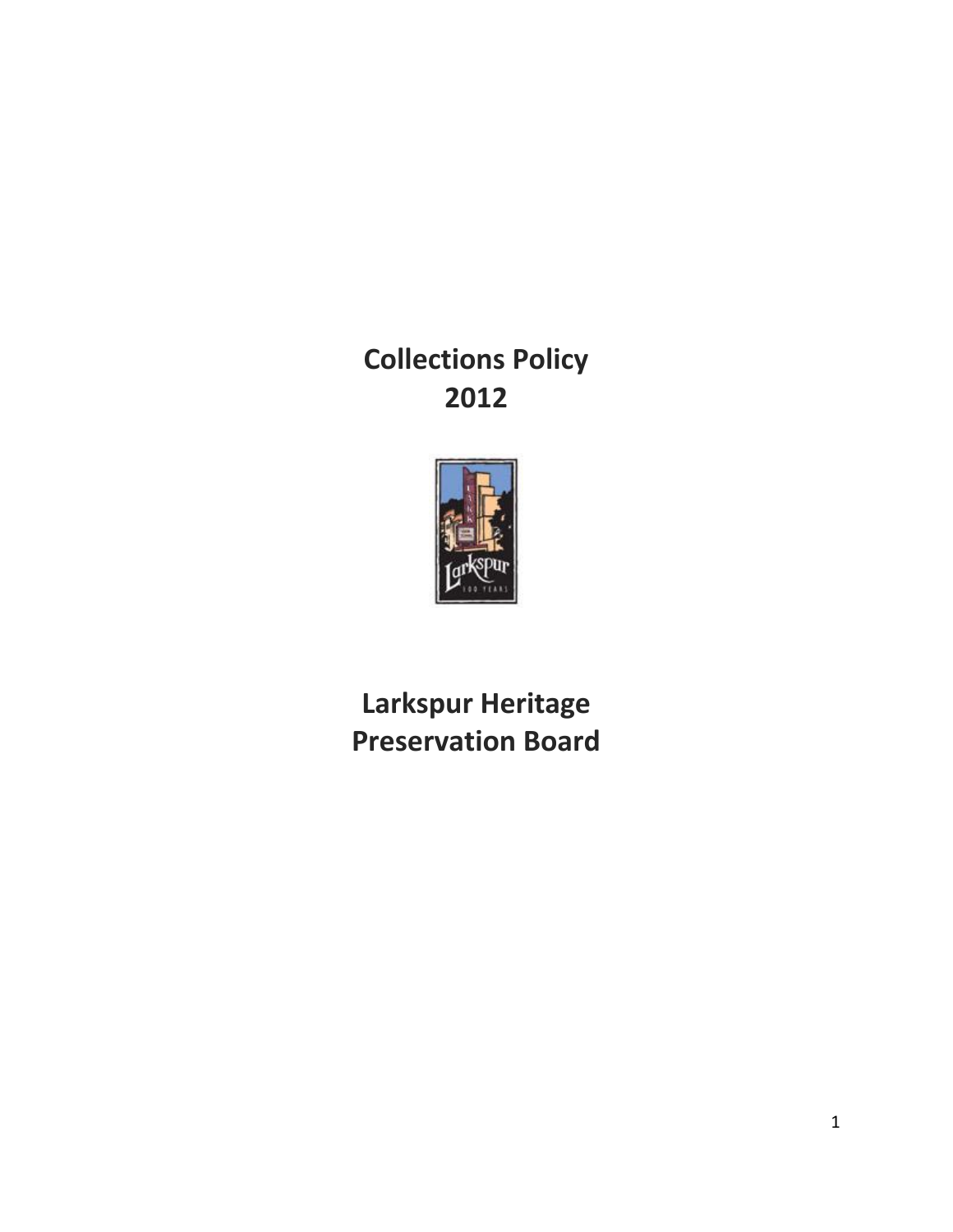### **Table of Contents**

- **I. Statement of Purpose**
- **II. Scope of Collections**
- **III. Authority**
- **IV. Accessioning**
- **V. Deaccessioning**
- **VI. Loans**
- **VII. Objects Found in Collection, Abandoned Property and Unclaimed Loans**
- **VIII. Collections Care**
- **IX. Insurance and Risk Management**
- **X. Collection Records**
- **XI. Inventories**
- **XII. Access**
- **XIII. Appraisals**
- **XIV. Rights and Reproductions**
- **XV. Photography and Filming**
- **XVI. Appendices**
	- **A. Questions to consider when accessioning**
	- **B. Questions to consider when deaccessioning**
	- **C. Deed of Gift Form**
	- **D. Loan Agreement Form**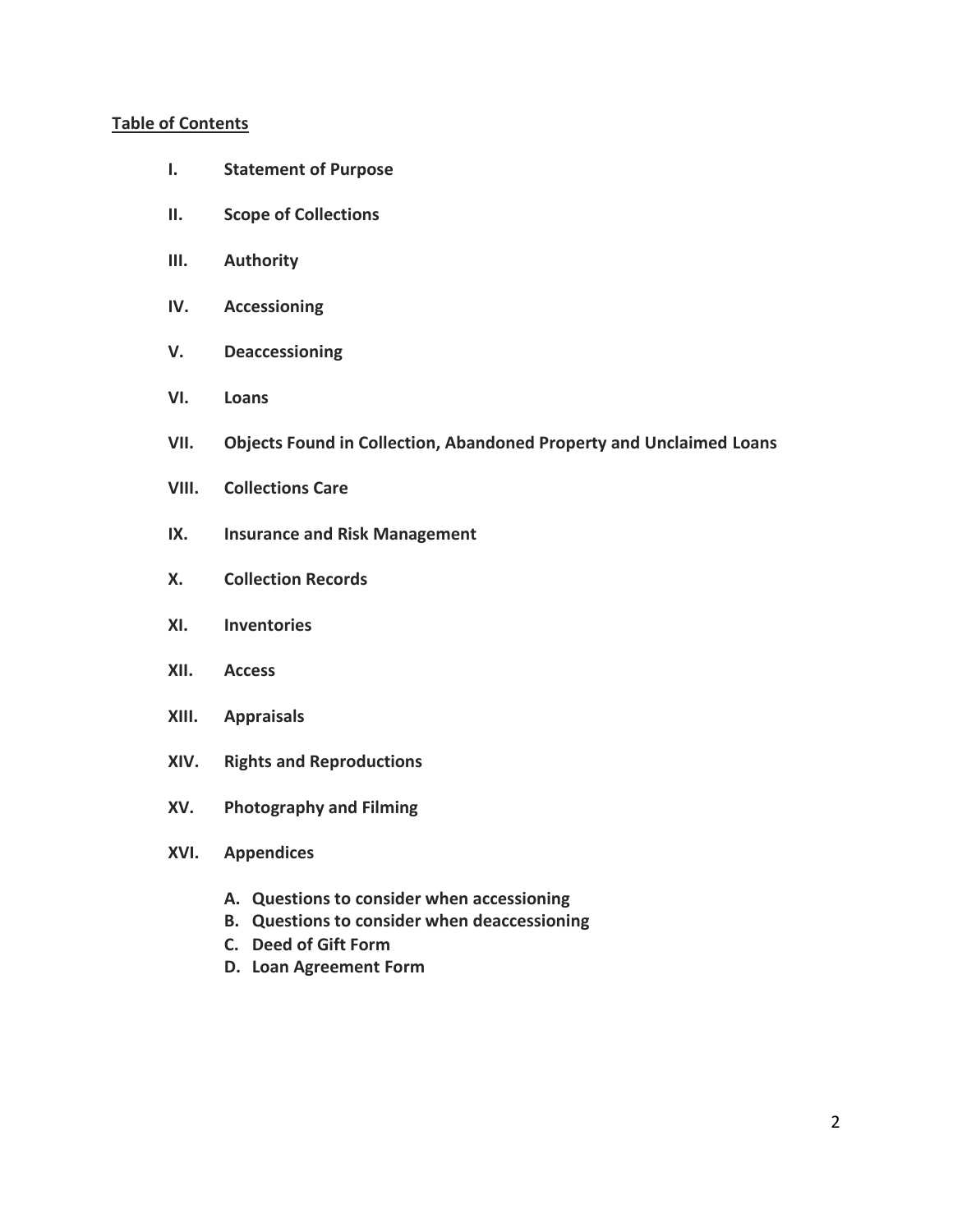## **I. Statement of Purpose**

The Larkspur Heritage Preservation Board (LHPB) currently consists of seven voting members plus one ex-officio member who is a member of the Planning Department. All members serve four-year terms. LHPB has compiled an inventory of historic resources. Responsibilities include:

- Maintaining the historic inventory and reviewing the potential for additions to historic structures.
- Making recommendations to the City Council pertaining to historical preservation matters, as well as demolition permits.
- Recommending to the City Council properties which should be in a historical district.
- Serving as a resource to provide advice to the City Council and other Boards and Commissions on heritage matters.

The goal of the City of Larkspur's Heritage Board Collection is to capture the salient stories, events, people and places that make up the City of Larkspur's history and to increase present and future understanding and appreciation for the community of Larkspur.

## **II. Scope of Collections**

The collection is divided into three categories: Permanent Collection, Research Collection and Institutional Collection. Each of these categories is tailored to include memorabilia, artifacts and information which:

- 1. Has relation to the development or potential development of the City of Larkspur
- 2. Does not needlessly duplicate items or information presently in the collection
- 3. Has sufficient interest within the community to warrant its collection and preservation

All incoming collections, regardless of category, must be approved by the LHPB before being accepted for storage and care to ensure that collections are in line with LHPB goals and warrant storage space.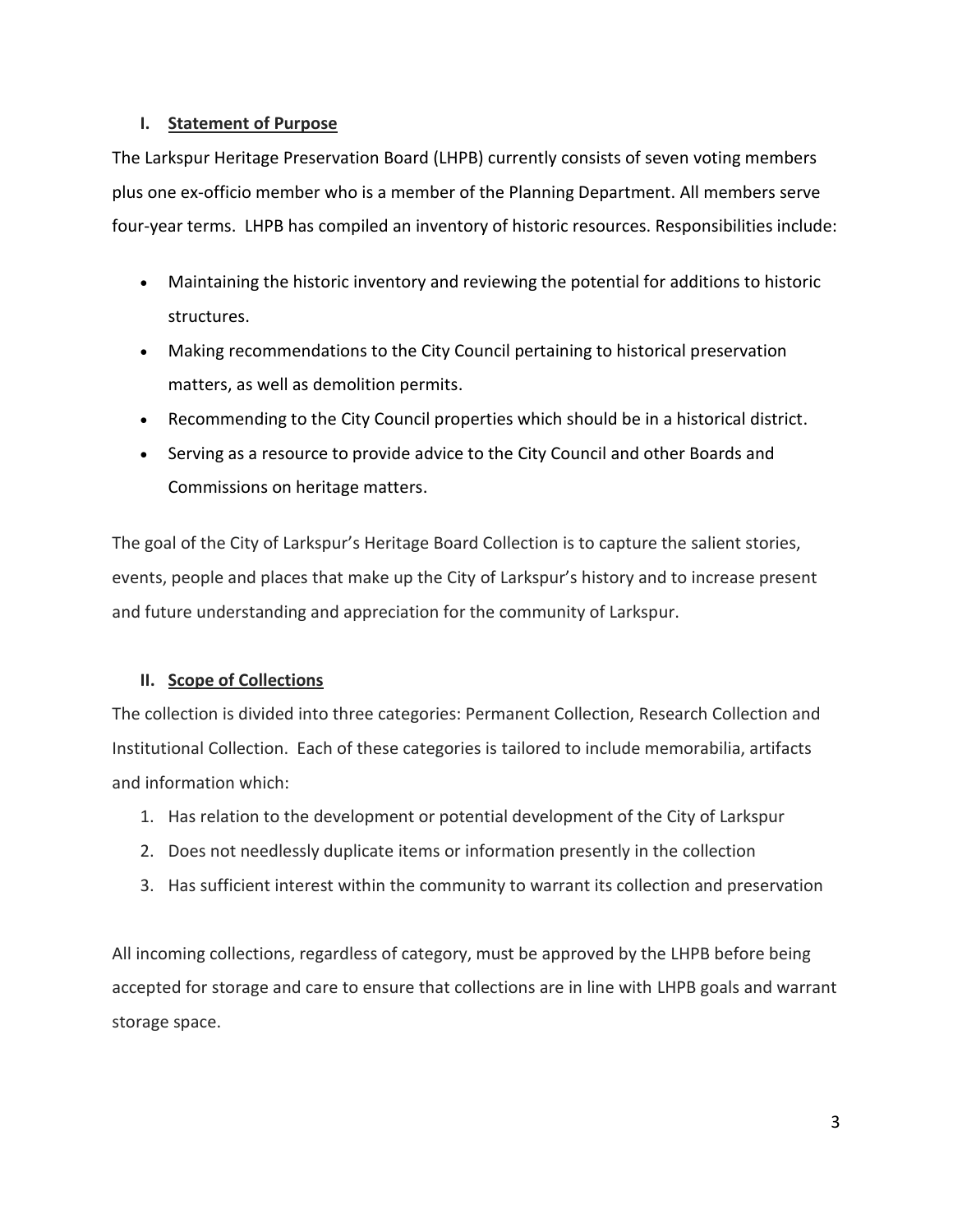The Permanent Collection consists of the choicest objects and ephemera that document the City's history and are rarely found elsewhere in the community and county. Permanent collection items may be handled by trained volunteers who must be present when these types of collections are accessed by the public. Permanent collection objects must be stored at Larkspur City Hall or other approved and secured facilities, unless loan arrangements have been made between borrowing parties and LHPB. Permanent collection items are permanently removed from the collection through deaccession. Permanent collection items include original photographs, artifacts, and original ephemera.

The Research Collection consists of supporting documents that contribute to the understanding and appreciation of the permanent collection. Unlike the permanent collection, the object itself is less important than the ideas and words each item captures and is not subject to formalities of accession and deaccession. Research collection items include interviews with prominent members of the Larkspur community, photographic reproductions, and newspaper articles documenting the people, activities and properties within city limits.

LHPB also manages its own collection of Institutional history. Institutional collection items consist of documents and materials that capture the history of the organization's development and its progress in preservation efforts for the City. Unlike the permanent collection, the institutional collection is not subject to formalities of accession and deaccession. Institutional collection items include buttons from fundraisers, publications such as 'Walking Tour of the City of Larkspur' and LHPB calendars. One representation of each item in the institutional collection is included in the permanent collection.

#### **III. Authority**

Collections are owned by the City of Larkspur. LHPB is an appointed Board under the authority of the City of Larkspur which manages the collection. The LHPB is responsible for collecting decisions and policy, while the City provides funding, when appropriate and available, to care for the collection.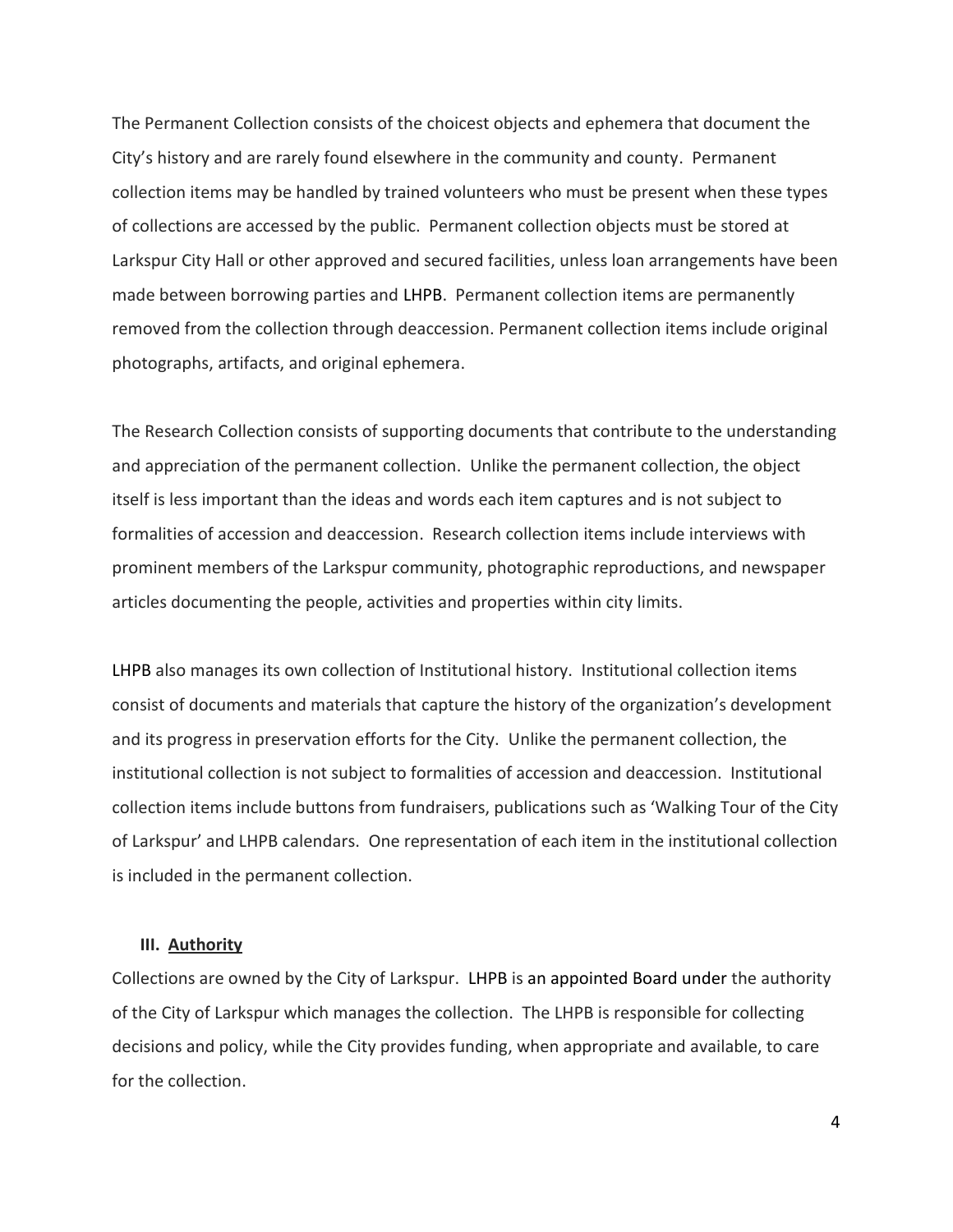#### **IV. Accessioning**

LHPB and the City of Larkspur will incur both the cost and the responsibility of cataloging, storing, exhibiting, conserving, and preserving any objects that are accepted into the permanent collection. Should a donation fall outside the scope of the permanent collection, but are deemed useful resources, LHPB may elect to add items to the research or institutional collections. Objects may be added to the permanent collection by means of gifts, bequests, purchases, exchanges, and any other transactions by which title to the object(s) passes to LHPB and in doing so, are formally accessioned. New items for consideration are presented, along with supporting documentation (See Appendix C, Deed of Gift) to the LHPB for consideration. If the item in consideration is approved by LHPB vote, it is then permanently stored, added to the database, and supporting documentation is filed. If the item in consideration is not approved by the LHPB, it is either returned to the donor, transferred to a more appropriate institution, or destroyed depending on the wishes of the donor as articulated in the Deed of Gift. The LHPB may elect to decline a donation for these common circumstances:

- Item is out of the collections scope (wrong subject, geographic area, etc.)
- Duplicate(s) of the item are already in the collection
- The item is in poor condition and would require conservation resources. In some cases LHPB may seek funding for conservation before accepting the gift.
- The item is large in size and accepting it will tax limited storage and display space.
- The item is a "conditional gift" or "permanent loan" and is donated with conditions that cannot be accommodated in perpetuity (e.g. the donor or lender requests that the item is permanently on display.)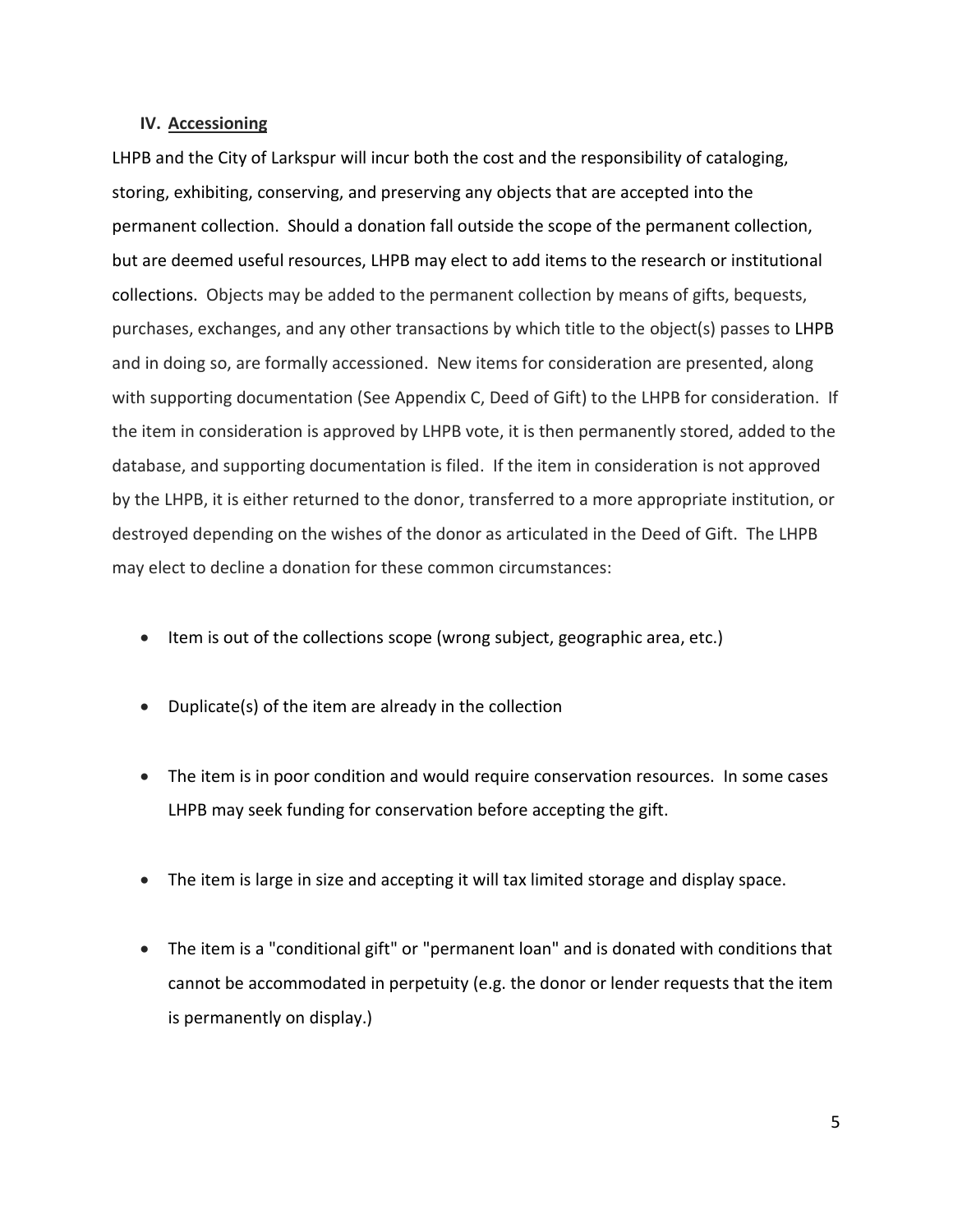#### **V. Deaccessioning**

Permanent collection items, which have been previously accessioned into the collection, may be deaccessioned for the following reasons:

- The item is not consistent with LHPB's collections scope (e.g. outside city limits.)
- The item is a duplicate.
- The item is damaged or has deteriorated beyond usefulness.
- The item is of excessive size and cannot be stored properly.
- The Item is dangerous or may cause damage to other objects in the collection, storage or display areas, or to individuals working at or visiting Larkspur City Hall.
- The item cannot be properly cared for by LHPB or the City of Larkspur for some other reason.

Circumstances that force deaccession include: objects that have been stolen or lost with little hope of retrieval. These items may be deaccessioned so accession records accurately reflect what is in the collection.

Final decisions regarding deaccessioned items are made by a quorum of LHPB. LHPB will document deaccessioning decisions through the Past Perfect database. Once LHPB has voted to deaccession an object, it may donate an object to a more appropriate repository (i.e. if the object is better suited to another historical organization or library.) If an object has deteriorated beyond repair, LHPB may also choose to destroy the object. If the donor of a deaccessioned object is living, LHPB will make efforts to notify the party of intent to deaccession.

### **VI. Loans**

To encourage research and public appreciation of Larkspur, the City of Larkspur and LHPB may wish to loan items from its collection to other organizations. Outgoing loan requests will be presented at LHPB meetings and be granted by quorum vote to ensure that a majority of LHPB members are aware and approve of the loan. Loan periods will be limited to a term of six months with the option of renewal. Should an institution wish to renew a loan after the six month term, the loan form will be updated and presented to the LHPB for a quorum vote.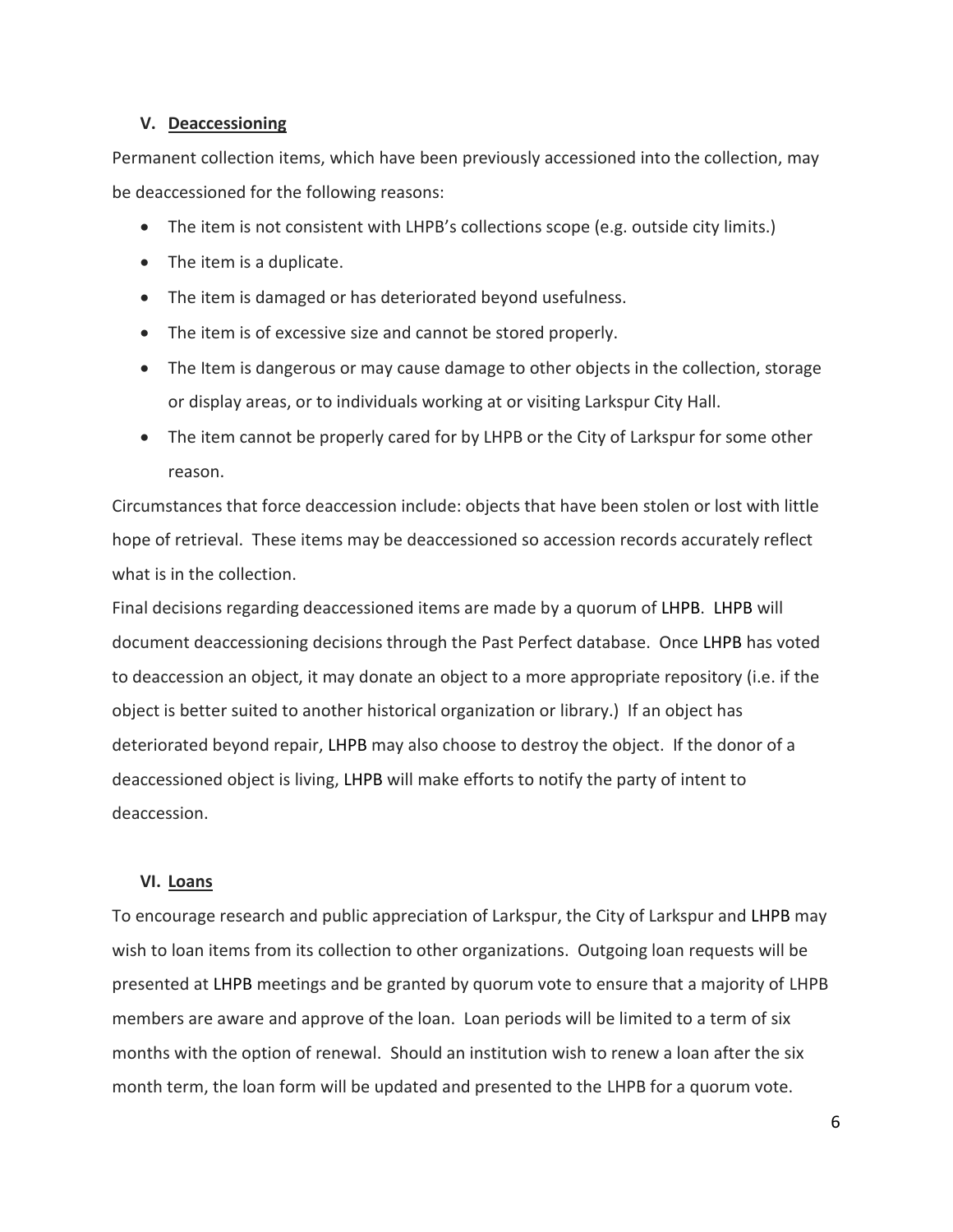When a loan is about to expire, a LHPB representative will follow up with the borrowing organization and report back to the LHPB on the loan status. Items at risk of deterioration due to travel, climate changes and extra handling will require extra consideration by the LHPB. All loans will be documented by an outgoing loan form (see Appendix D) which will be presented to the LHPB at time of approval.

#### **VII.Objects Found in Collection, Abandoned Property, and Unclaimed Loans**

Undocumented objects found in the collection are those that have no accession number and no record of the object being accessioned or explanation of why they are in LHPB's care. Ownership of undocumented objects cannot be assumed and they cannot be disposed of or accessioned. These objects are considered abandoned property and California law regarding museum abandoned property and old loans must be followed in order to gain clear title. Further consultation with a lawyer may be required if this circumstance arises. Once clear title is established, the object then undergoes review for possible acquisition.

#### **VIII. Collections Care**

The City of Larkspur and LHPB are responsible for the preservation and protection of collection objects. Collection objects, whether on exhibition or in storage, will be adequately protected against fire, theft, vandalism, natural disaster, harmful light, dirt, and dramatic changes in humidity and temperature extremes. No permanent collection item should leave its assigned display or storage spot unless a record of its movement is made in Past Perfect Collections Software, presented to the LHPB, filed and recorded.

#### **IX. Insurance and Risk Management**

Collection items are insured under the City of Larkspur's umbrella policy. While it is rarely possible to replace a historic object with financial compensation, it is possible to use these funds toward conservation of a damaged object. The City of Larkspur and LHPB are not responsible for covering insurance costs for loaned objects or objects in temporary custody.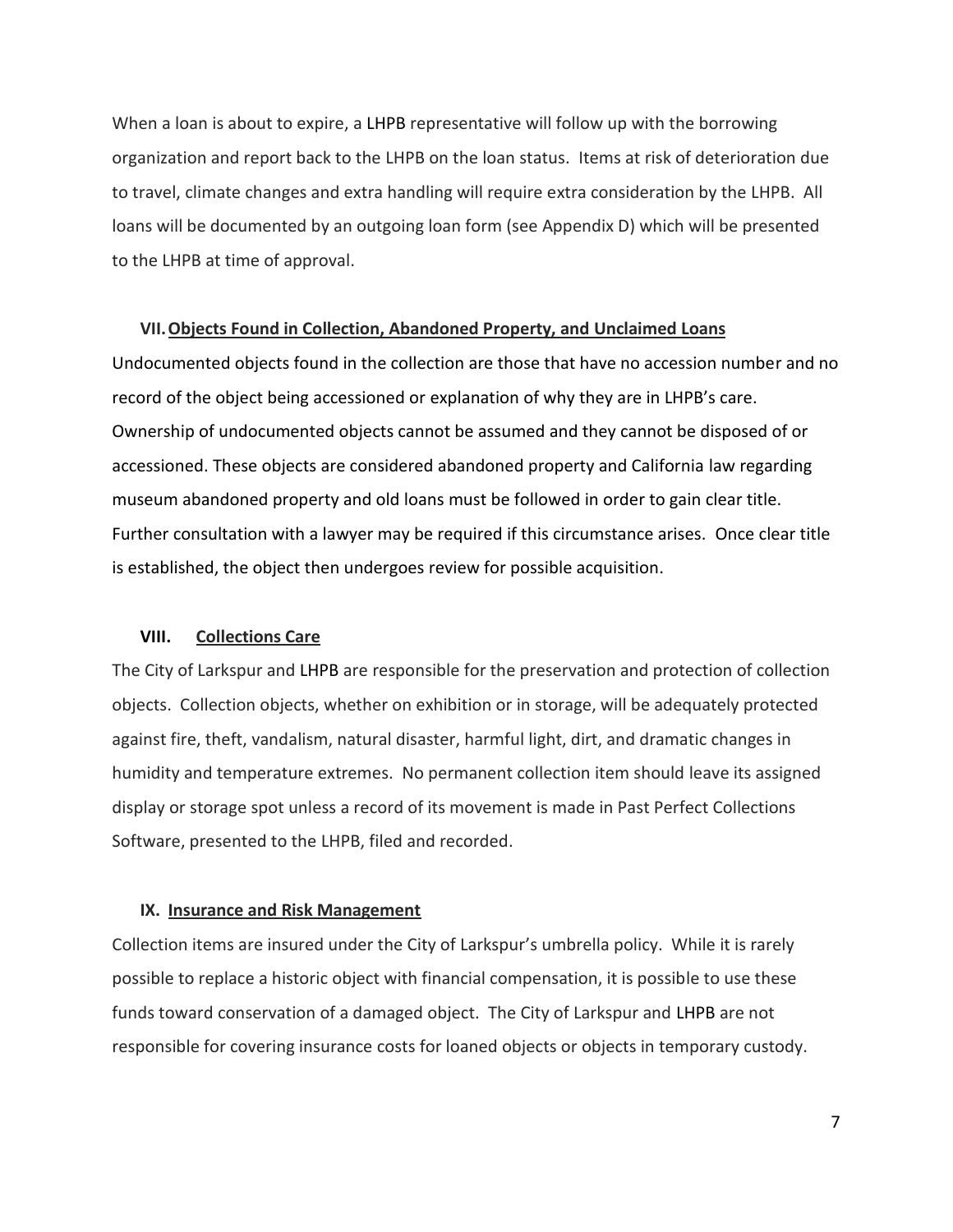#### **X. Collection Records**

LHPB will work toward obtaining a descriptive catalog record and evidence of legal ownership or possession of all items in its permanent collection. These records will relate to objects by means of a unique institutional number (i.e. loan number, accession number) and should provide for easy retrieval of object information and locations. LHPB will work toward obtaining collections records for all incoming items and keep records in a secure location. Record types include: Deed of Gift (see Appendix C), Outgoing Loan Forms (see Appendix D), and supporting provenance information when available. These written records are stored at Larkspur City Hall.

#### **XI. Inventories**

In order to monitor collection activities, LHPB will conduct regular inventories of the collection every five years. Should an item be missing from the collection, it will be noted at the next LHPB meeting. The LHPB will make efforts to locate missing objects. If an object cannot be located, LHPB will notify the City who will then determine if police and the insurance provider should be notified.

#### **XII. Access**

The City of Larkspur and LHPB will provide access to its collection by means of appointment with a planning department staff member. Collection images will be posted online at 72 dpi to ensure that interest in higher resolution reproductions be directed toward the LHPB. Posting images online at such low resolution prevents quality duplicates from being created. Donor records and appraisal values are shared at the LHPB's discretion.

#### **XIII. Appraisals**

Donated objects with values of over \$500 must have supporting appraisals by a certified appraiser before being accessioned into the collection. Any appraisal costs associated with donations and objects out on loan will be covered by the donor or borrowing institution.

8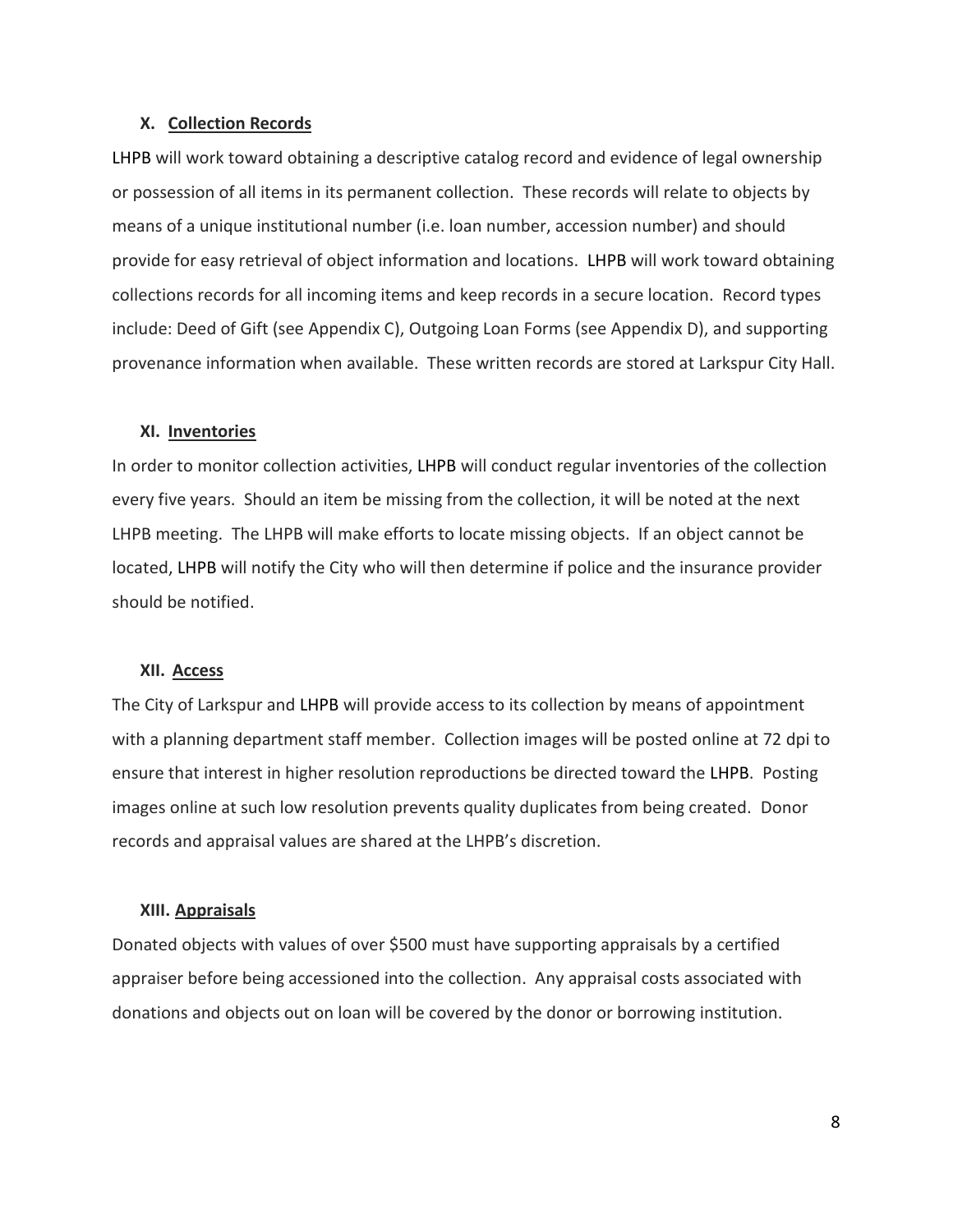## **XIV. Rights and Reproductions**

LHPB and the City of Larkspur provide reproduction services for materials contained in its collections for educational, personal and commercial use to the extent permitted by U.S. Copyright Law. LHPB can only grant permission to reproduce collection materials which are either in the public domain or for which LHPB is the owner of the intellectual property rights.

Any fees collected for reproductions will support costs associated with shipping and supplies. All reproductions must be accompanied with the credit line: "City of Larkspur Heritage Preservation Board."

## **XV.Photography and Filming**

In the event that an outside request is made to photograph, film or scan an item in LHPB's collection, permission must be granted by the LHPB. No flash photography of any item in the collection is allowed and all cameras must be hand held.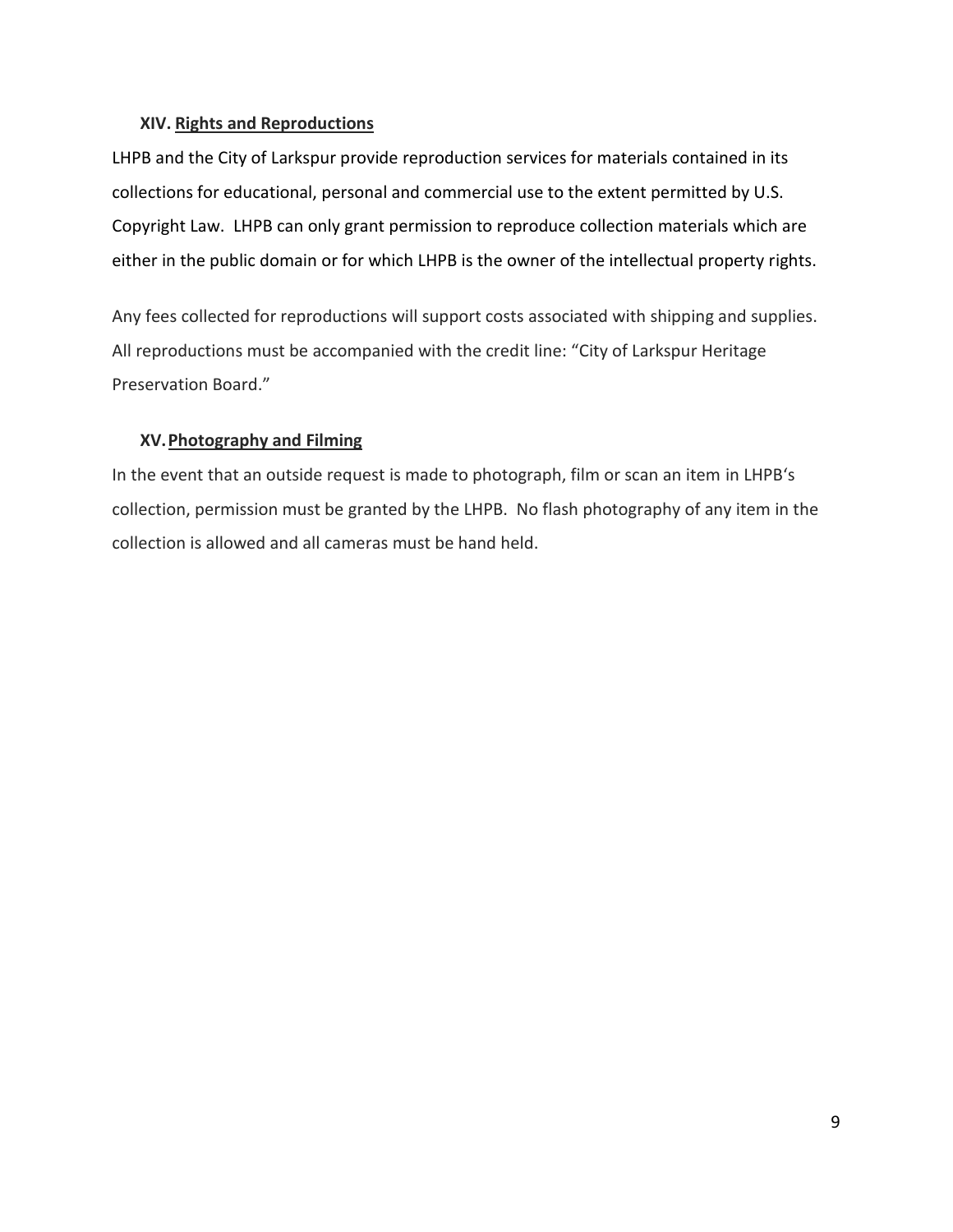## **XVI. Appendices**

- **A. Questions to consider when determining whether an object should be accessioned into the permanent collection:**
- 1.) Is the object consistent with the collections scope of the LHPB?
- 2.) Is the object so unusual that it presents an exceptional opportunity for LHPB and thus should be given preferential consideration?
- 3.) If the object is offered for sale, might it or a comparable object be obtained by gift or bequest?
- 4.) Can proper care be given to the object? (e.g. are funds available for the long-term costs associated with the object such as archival housing. Is adequate space available to store the object?)
- 5.) Is the object something that clearly would be more appropriate for another collecting organization?
- 6.) Is the provenance of the object satisfactory? (Is there a clear record of ownership and transfer of title?)
- 7.) Is the object encumbered with conditions set by the donor? (e.g. must be on permanent display.)
- 8.) Is the use of the object restricted by an intellectual property right (copyright, patent, trademark, or trade name?)
- 9.) Will the acceptance of the object result, in all probability, in major future expenses for the City (for example, because it needs conservation or maintenance or because it opens a new area of collecting?)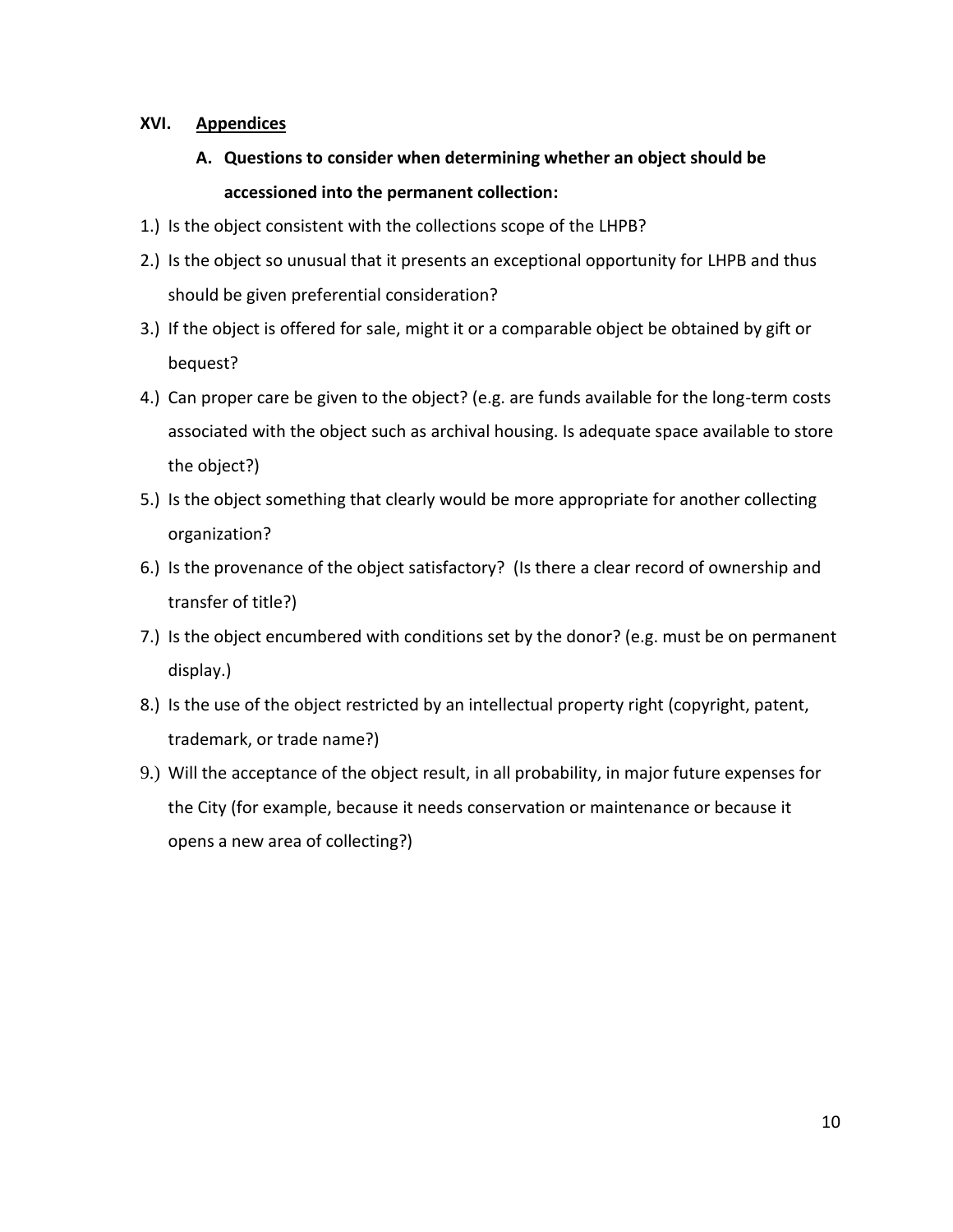## **B. Questions to consider when deciding what should be removed from the permanent collection:**

- 1.) Are there any restrictions that may prohibit removal?
- 2.) Is the object no longer relevant and useful to the purposes and activities of LHPB?
- 3.) Is there a danger of not being able to preserve the object properly?
- 4.) Has the object deteriorated beyond usefulness?
- 5.) Is it doubtful that the object can be used in the foreseeable future?
- 6.) Is there a need to remove redundant items?
- 7.) Have the interests and reactions of the public been considered?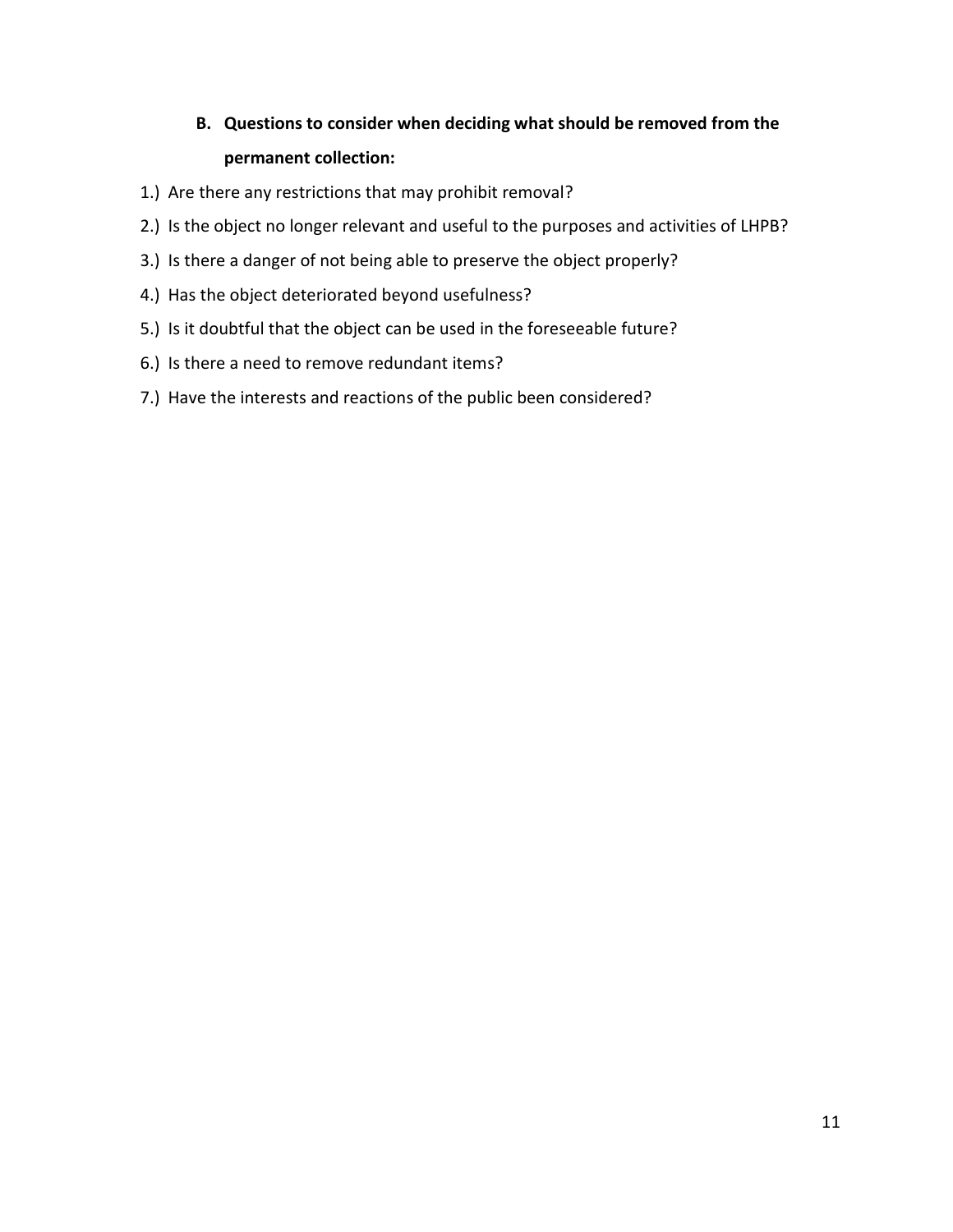# **DEED OF GIFT**

## **Larkspur Heritage Preservation Board City of Larkspur, 400 Magnolia Ave. Larkspur, CA 94939**

|       |                  | Date:<br>the process of the control of the control of                                                                 |
|-------|------------------|-----------------------------------------------------------------------------------------------------------------------|
|       |                  |                                                                                                                       |
| City: | State: _________ |                                                                                                                       |
|       | Fax:             | <u> 1980 - Jan Sterling and Sterling and Sterling and Sterling and Sterling and Sterling and Sterling and Sterlin</u> |

I own the personal property described below and desire to give said personal property to the City of Larkspur and Larkspur Heritage Preservation Board. I do hereby irrevocably and unconditionally give and transfer to the City of Larkspur and Larkspur Heritage Preservation Board all right, title, and interest, including all copyright, trademark, and related interests, in and to the following described property. The described gift is an unconditional donation. The City of Larkspur and Larkspur Heritage Board reserves the right to keep, lend, or otherwise dispose of the donated material(s) at the Board's discretion.

**Description of Gift:**

| Disposition if not accepted for accession:                                                                            |    |
|-----------------------------------------------------------------------------------------------------------------------|----|
| May be sold to benefit<br>Source will pick up<br>Please dispose of or destroy<br>Larkspur Heritage Preservation Board |    |
| By my signature below I accept the foregoing conditions and acknowledge reading any attached<br>information.          |    |
| This gift is given in memory of:                                                                                      |    |
| <b>Received by:</b>                                                                                                   |    |
| (Signature)                                                                                                           | 12 |